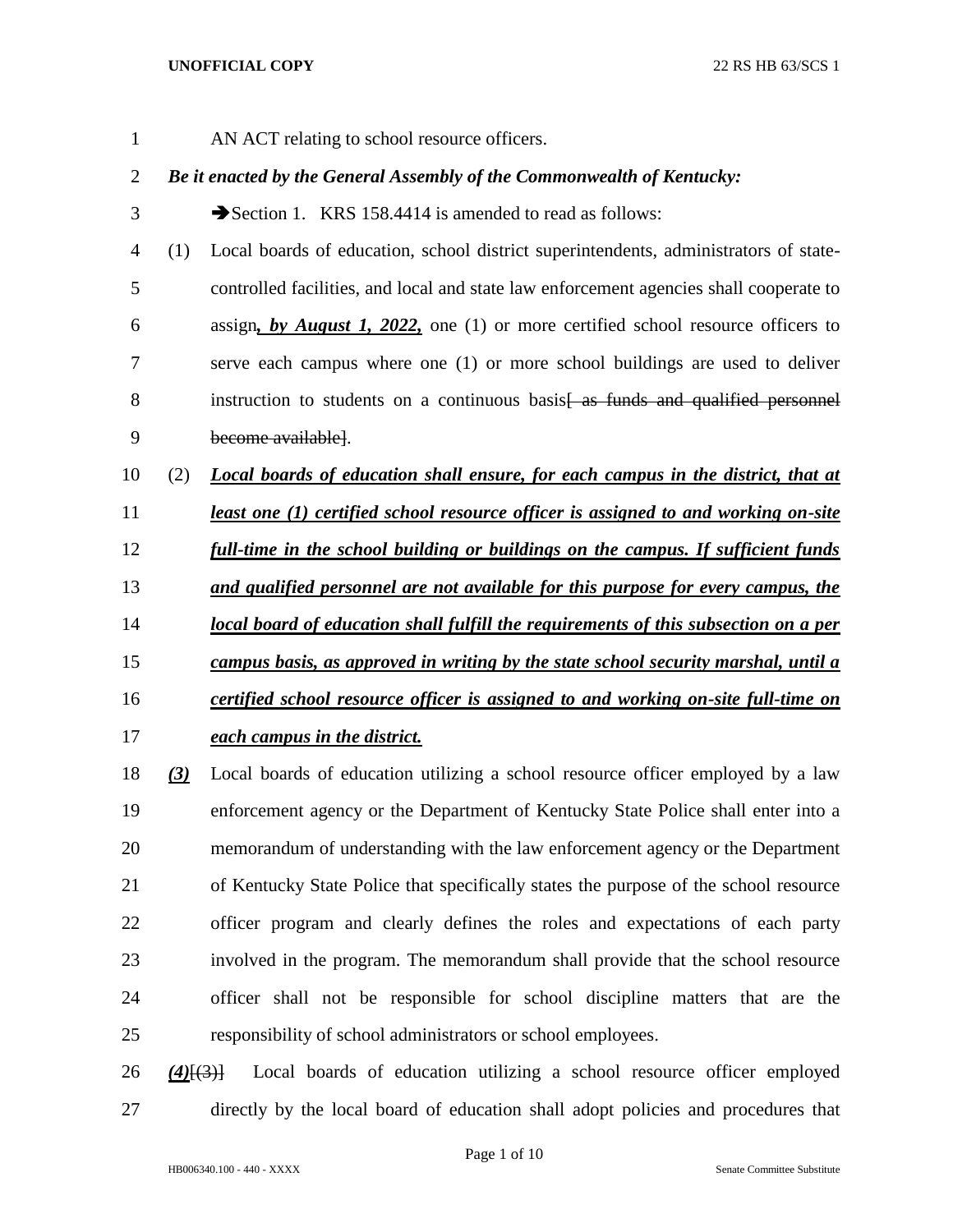specifically state the purpose of the school resource officer program and clearly define the roles and expectations of school resource officers and other school employees.

 *(5)*[(4)] In accordance with KRS 61.926, 527.020, and 527.070, as applicable, each school resource officer shall be armed with a firearm, notwithstanding any provision of local board policy, local school council policy, or memorandum of agreement.

 *(6)*[(5)] On or before January 1, 2020, the Kentucky Law Enforcement Council, in collaboration with the Center for School Safety, shall promulgate administrative regulations in accordance with KRS Chapter 13A to establish three (3) levels of training for certification of school resource officers first employed as a school resource officer on or after March 11, 2019: School Resource Officer Training I (SRO I), School Resource Officer Training II (SRO II), and School Resource 14 Officer Training III (SRO III). Each level shall consist of forty (40) hours of training, with SRO I to be completed within one (1) year of the date of the officer's employment and SRO II and SRO III within the subsequent two (2) years.

- *(7)*[(6)] Course curriculum for school resource officers employed on or after March 11, 2019, shall include but not be limited to:
- (a) Foundations of school-based law enforcement;
- (b) Threat assessment and response;
- (c) Youth drug use and abuse;
- 22 (d) Social media and cyber security;
- (e) School resource officers as teachers and mentors;
- 24 (f) Youth mental health awareness:
- (g) Diversity and bias awareness training;
- (h) Trauma-informed action;
- (i) Understanding students with special needs; and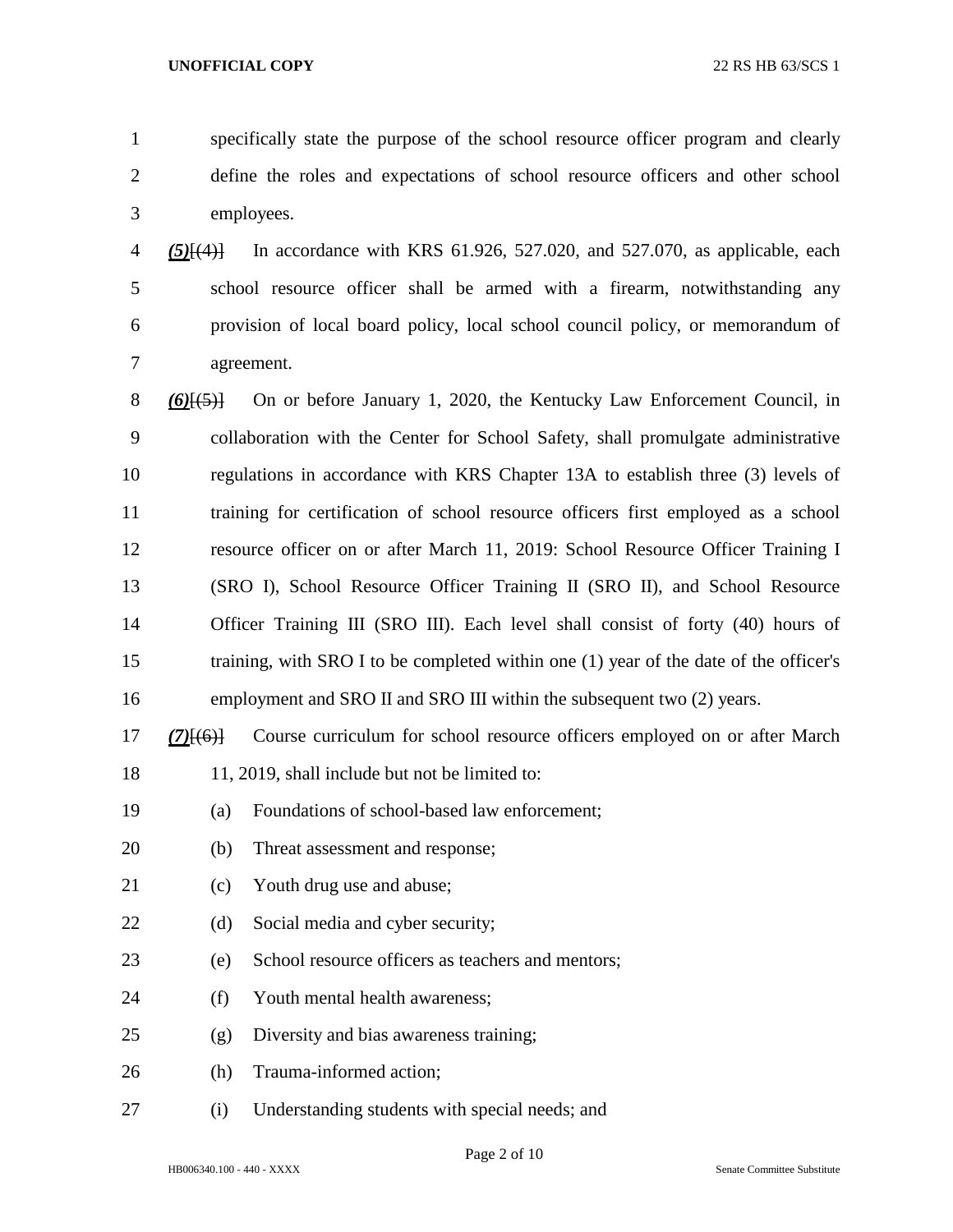(j) De-escalation strategies.

 *(8)*[(7)] Effective January 1, 2020, all school resource officers with active school resource officer certification status shall successfully complete forty (40) hours of annual in-service training that has been certified or recognized by the Kentucky Law Enforcement Council for school resource officers.

 *(9)*[(8)] In the event of extenuating circumstances beyond the control of an officer that prevent the officer from completing the in-service training within one (1) year, the commissioner of the Department of Criminal Justice Training or a designee may grant the officer an extension of time, not to exceed one hundred eighty (180) days, in which to complete the training.

 *(10)*[(9)] Any school resource officer who fails to successfully complete training requirements within the specified time periods, including any approved time extensions, shall lose his or her school resource officer certification and shall no 14 longer serve in the capacity of a school resource officer in a school.

 *(11)*[(10)] When a school resource officer is deficient in required training, the commissioner of the Department of Criminal Justice Training or his or her designee shall notify the council, which shall notify the officer and the officer's employing agency.

 *(12)*[(11)] A school resource officer who has lost school resource officer certification due solely to the officer's failure to meet the training requirements of this section may regain certification status as a school resource officer and may resume service in the capacity of a school resource officer in a school setting upon successful completion of the training deficiency.

 *(13)*[(12)] No later than November 1 of each year, the local school district superintendent shall report to the Center for School Safety the number and placement of school resource officers in the district. The report shall include the source of funding and method of employment for each position.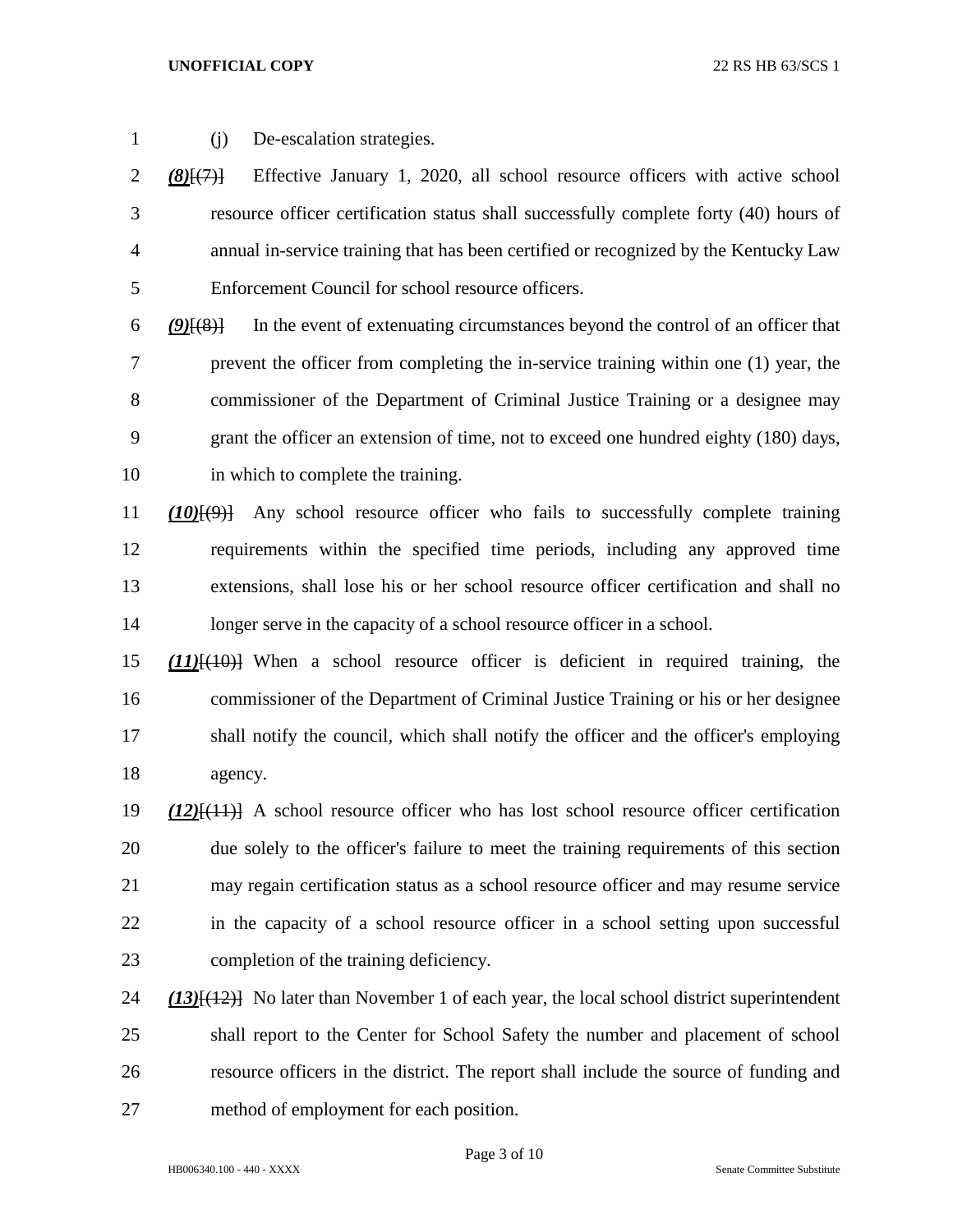| $\mathbf{1}$   | (14) Nothing in this section shall be interpreted or construed to require a local          |
|----------------|--------------------------------------------------------------------------------------------|
| $\overline{2}$ | government or any of its agencies or offices to fund the school resource officer           |
| 3              | positions required of local boards of education under this section. For purposes           |
| $\overline{4}$ | of this subsection, "local government" has the same meaning as in KRS 65.8840.             |
| 5              | A NEW SECTION OF KRS CHAPTER 158 IS CREATED TO<br>$\rightarrow$ SECTION 2.                 |
| 6              | <b>READ AS FOLLOWS:</b>                                                                    |
| 7              | Pursuant to the authority granted to them under KRS 160.160 and 160.290, local             |
| 8              | boards of education are authorized to establish a police department for local school       |
| 9              | districts, appoint police officers and other employees, prescribe distinctive uniforms for |
| 10             | the police officers of the school district, and designate and operate emergency vehicles.  |
| 11             | Police officers appointed under this section shall take an appropriate oath of office in   |
| 12             | the form and manner consistent with the Constitution of Kentucky. Police officers          |
| 13             | appointed pursuant to this section shall be granted with the protections provided in       |
| 14             | KRS 15.520 and shall be certified in accordance with KRS $15.380(1)(e)$ .                  |
| 15             | A NEW SECTION OF KRS CHAPTER 158 IS CREATED TO<br>$\rightarrow$ SECTION 3.                 |
| 16             | <b>READ AS FOLLOWS:</b>                                                                    |
| 17             | Police officers appointed by the local board of education pursuant to Section 2 of<br>(I)  |
| 18             | this Act shall be peace officers and conservators of the peace. They shall have            |
| 19             | general police powers including the power to arrest, without process, all persons          |
| 20             | who within their view commit any crime or misdemeanor. They shall possess all              |
| 21             | of the common law and statutory powers, privileges, and immunities of sheriffs,            |
| 22             | except that they shall be empowered to serve civil process to the extent authorized        |
| 23             | by the local board of education authorizing and employing them. Without                    |
| 24             | limiting the generality of the foregoing, such police officers are hereby                  |
| 25             | specifically authorized and empowered, and it shall be their duty:                         |
| 26             | To preserve the peace, maintain order, and prevent unlawful use of force or<br>(a)         |
| 27             | violence or other unlawful conduct on all property owned by or being used                  |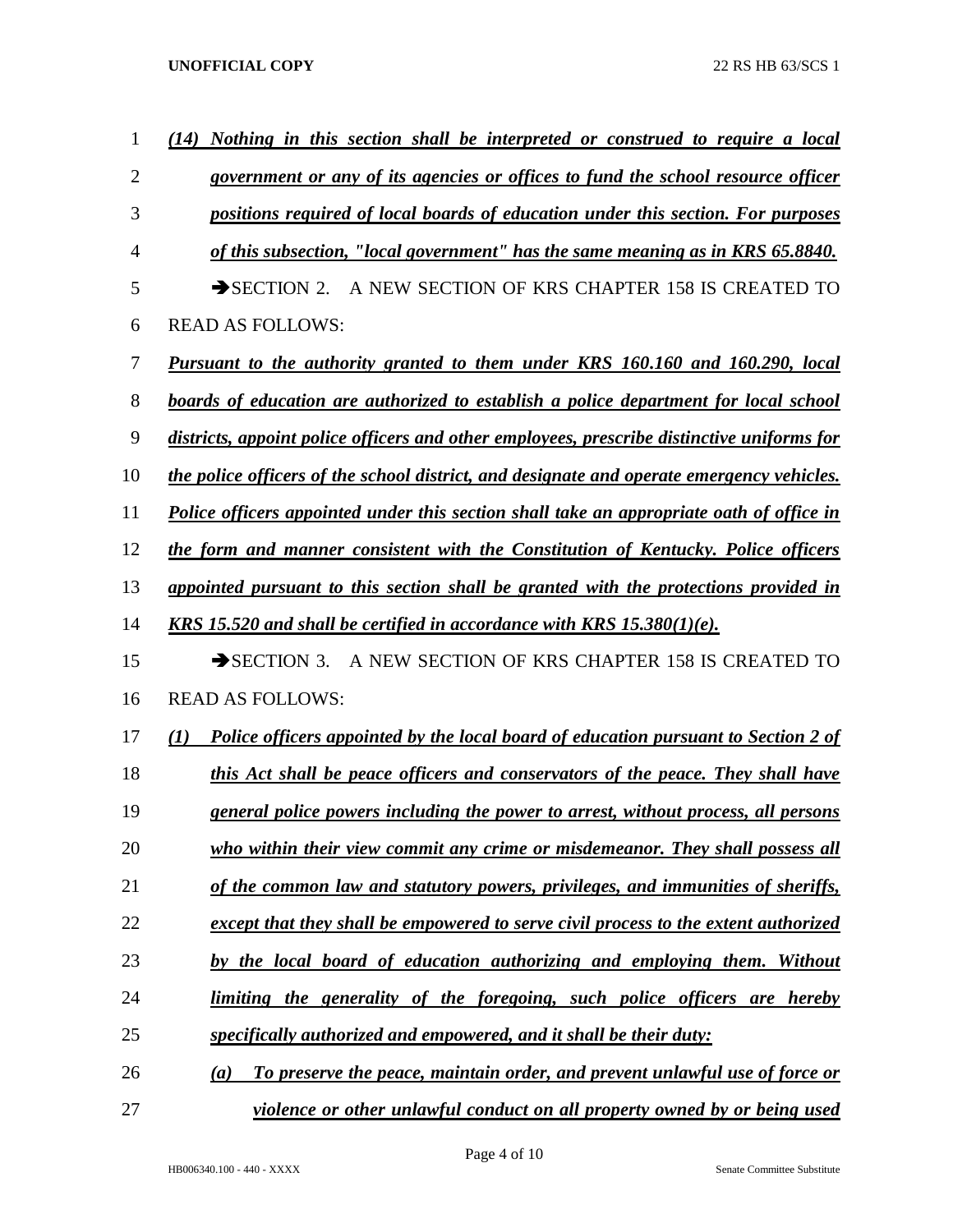| 1              |     | district for appropriate educational<br>the<br>school<br>services<br>bv<br>and         |
|----------------|-----|----------------------------------------------------------------------------------------|
| $\overline{2}$ |     | extracurricular activities, and to protect all persons and property located            |
| 3              |     | <i>thereon from injury, harm, and damage;</i>                                          |
| 4              |     | If permitted by and in accordance with local board of education policy, to<br>(b)      |
| 5              |     | enforce, and to assist the school district in the enforcement of, the lawful           |
| 6              |     | rules, regulations, and code of conduct of the school district; and                    |
| 7              |     | To assist and cooperate with other law enforcement agencies and officers.<br>(c)       |
| 8              |     | Provided, however, that such police officers shall exercise the powers herein          |
| 9              |     | granted upon any real property owned or occupied by the local board of                 |
| 10             |     | education, including any streets passing through and adjacent thereto. Said            |
| 11             |     | powers may be exercised where the local board of education owns, uses, or              |
| 12             |     | occupies property. Additional jurisdiction may be established by agreement with        |
| 13             |     | the chief of police of the municipality or sheriff of the county or the appropriate    |
| 14             |     | law enforcement agency where the property is located, dependent upon the               |
| 15             |     | <i>jurisdiction involved.</i>                                                          |
| 16             | (2) | Police officers may exercise their powers away from the locations described in         |
| 17             |     | subsection $(1)$ of this section only when:                                            |
| 18             |     | In immediate pursuit of an actual or suspected violator of the law;<br>(a)             |
| 19             |     | Authorized to do so pursuant to the agreement authorized by subsection $(1)$<br>(b)    |
| 20             |     | of this section;                                                                       |
| 21             |     | Requested to act by the chief of police of the city or county in which the<br>(c)      |
| 22             |     | school district's property is located;                                                 |
| 23             |     | Requested to act by the sheriff of the county in which the school district's<br>(d)    |
| 24             |     | <i>property is located;</i>                                                            |
| 25             |     | <b>Requested to act by the commissioner of the Department of Kentucky State</b><br>(e) |
| 26             |     | Police;                                                                                |
| 27             |     | Requested to act by the authorized delegates of those persons or agencies<br>(f)       |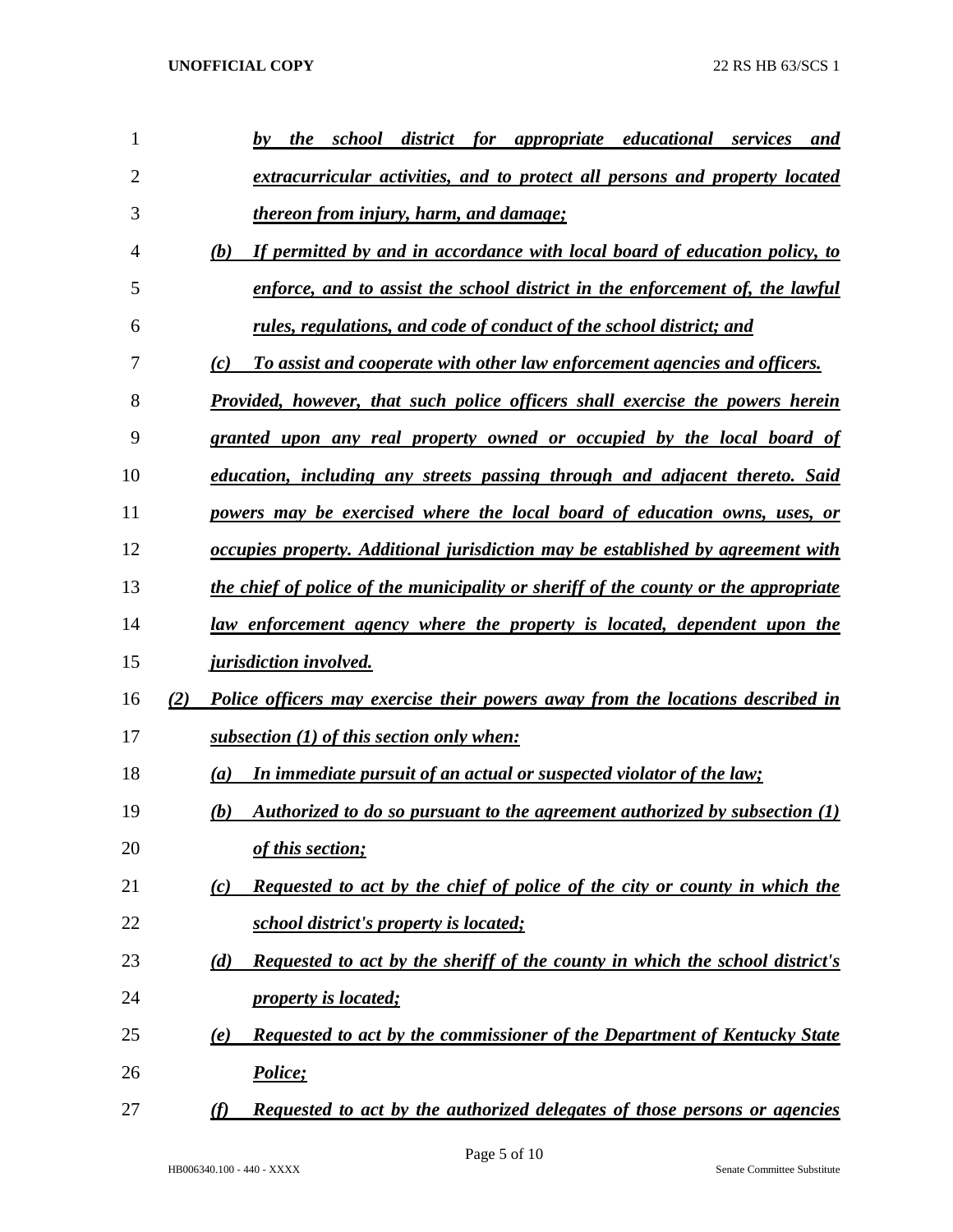| $\mathbf{1}$   | <u>listed in paragraph <math>(c)</math>, <math>(d)</math>, or <math>(e)</math> of this subsection;</u>       |
|----------------|--------------------------------------------------------------------------------------------------------------|
| $\overline{2}$ | Requested to assist a state, county, or municipal police officer, sheriff, or<br>$\left( \mathbf{g} \right)$ |
| 3              | other peace officer in the performance of his or her lawful duties; or                                       |
| 4              | Operating under an interlocal cooperation agreement pursuant to KRS<br>(h)                                   |
| 5              | <b>Chapter 65.</b>                                                                                           |
| 6              | Police officers appointed pursuant to Section 2 of this Act shall have, in addition<br>(3)                   |
| 7              | to the other powers enumerated herein, the power to conduct investigations                                   |
| 8              | anywhere in this Commonwealth, provided the investigation relates to criminal                                |
| 9              | offenses which occurred on property owned, leased, or controlled by the                                      |
| 10             | employing school district. At the discretion of the local school board's police                              |
| 11             | officials, the school board's police department may coordinate said investigations                           |
| 12             | with any law enforcement agency of this Commonwealth or with agencies of the                                 |
| 13             | <i>federal government.</i>                                                                                   |
| 14             | (4)<br>Police departments created and operated by the local board of education shall for                     |
| 15             | all purposes, be deemed public police departments, and its sworn police officers                             |
| 16             | are deemed public police officers.                                                                           |
| 17             | Nothing in Sections 2 to 8 of this Act shall be construed as a diminution or<br>(5)                          |
| 18             | modification of the authority or responsibility of any city or county police                                 |
| 19             | department, the Department of Kentucky State Police, sheriff, constable, or other                            |
| 20             | peace officer, either on the property of a local school district or otherwise.                               |
| 21             | SECTION 4. A NEW SECTION OF KRS CHAPTER 158 IS CREATED TO                                                    |
| 22             | <b>READ AS FOLLOWS:</b>                                                                                      |
| 23             | All persons appointed as police officers pursuant to Section 2 of this Act shall, at the                     |
| 24             | time of their employment:                                                                                    |
| 25             | Comply with the requirements of KRS 61.300; and<br>(I)                                                       |
| 26             | Possess whatever other requirements as may be set by the local board of<br>(2)                               |

*education which employs them.*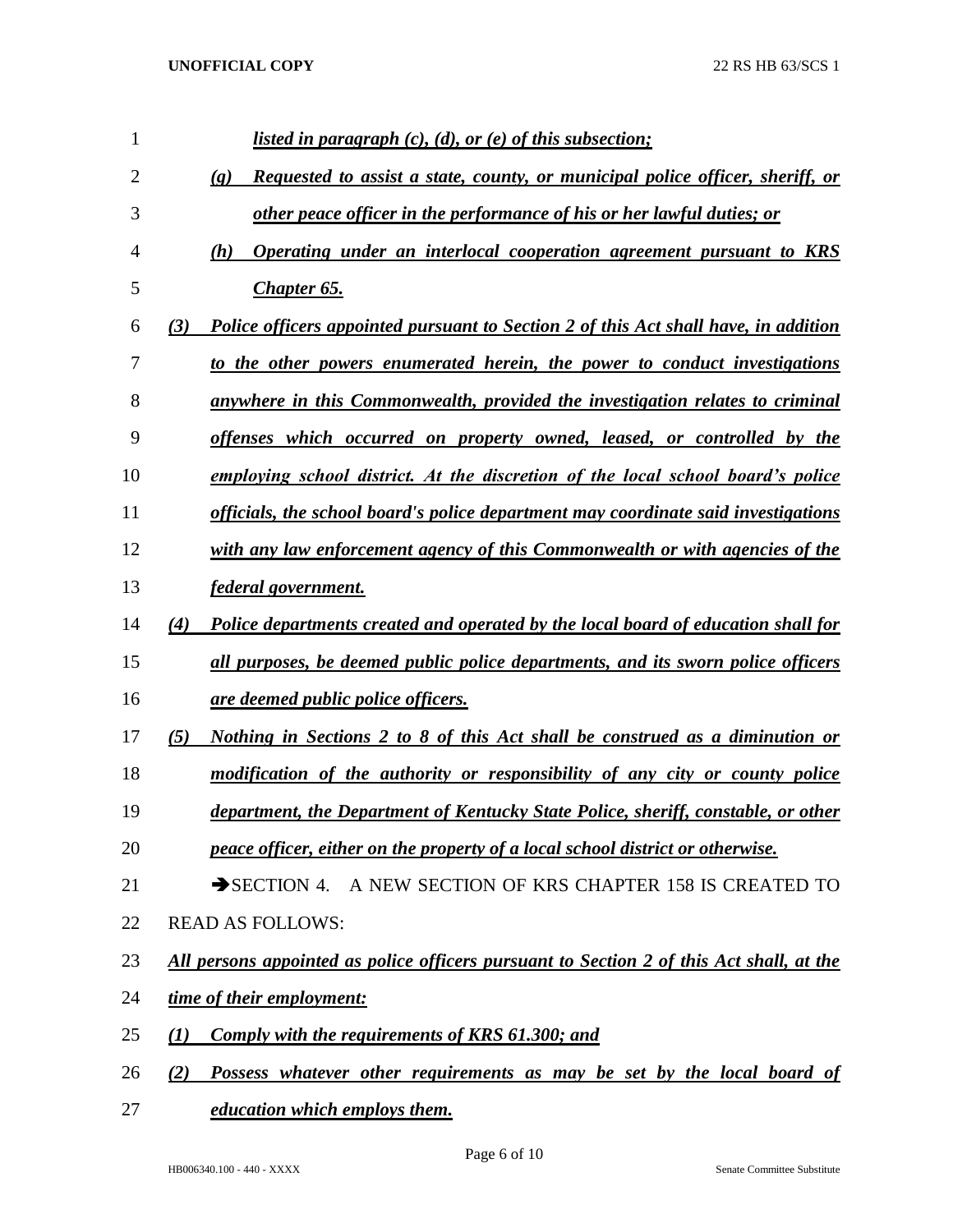| $\mathbf{1}$   |     | SECTION 5. A NEW SECTION OF KRS CHAPTER 158 IS CREATED TO                               |
|----------------|-----|-----------------------------------------------------------------------------------------|
| $\overline{2}$ |     | <b>READ AS FOLLOWS:</b>                                                                 |
| 3              |     | The local board of education may provide for the appointment or promotion to the        |
| $\overline{4}$ |     | ranks and grades and positions of the department officers and civilians as are          |
| 5              |     | considered by the board to be necessary for the efficient administration of the         |
| 6              |     | department. The officers and civilians shall receive compensation as shall be fixed and |
| $\tau$         |     | <u>paid by the board.</u>                                                               |
| 8              |     | SECTION 6. A NEW SECTION OF KRS CHAPTER 158 IS CREATED TO                               |
| 9              |     | <b>READ AS FOLLOWS:</b>                                                                 |
| 10             | (I) | Vehicles used for emergency purposes by the police department of a school               |
| 11             |     | district shall be considered emergency vehicles, be equipped with blue lights and       |
| 12             |     | sirens, and be operated in conformance with the requirements of KRS Chapter             |
| 13             |     | <u>189.</u>                                                                             |
| 14             | (2) | Police officers directly employed by the board of education of a local school           |
| 15             |     | district pursuant to Section 2 of this Act shall have the rights accorded to peace      |
| 16             |     | officers provided under KRS 527.020.                                                    |
| 17             | (3) | Police departments established by boards of education may install, maintain, and        |
| 18             |     | operate radio systems on police or other radio frequencies under licenses issued        |
| 19             |     | by the Federal Communications Commission, or its successor, KRS 432.570 to              |
| 20             |     | the contrary notwithstanding.                                                           |
| 21             | (4) | Police departments of local school districts shall comply with the requirements of      |
| 22             |     | the Kentucky Revised Statutes and the Justice and Public Safety Cabinet with            |
| 23             |     | regard to reporting of criminal and other statistics.                                   |
| 24             |     | SECTION 7. A NEW SECTION OF KRS CHAPTER 158 IS CREATED TO                               |
| 25             |     | <b>READ AS FOLLOWS:</b>                                                                 |
| 26             | (I) | <b>Each board of education of a local school district, having the power and</b>         |
| 27             |     | authority to govern and control the method and purpose of use of property owned         |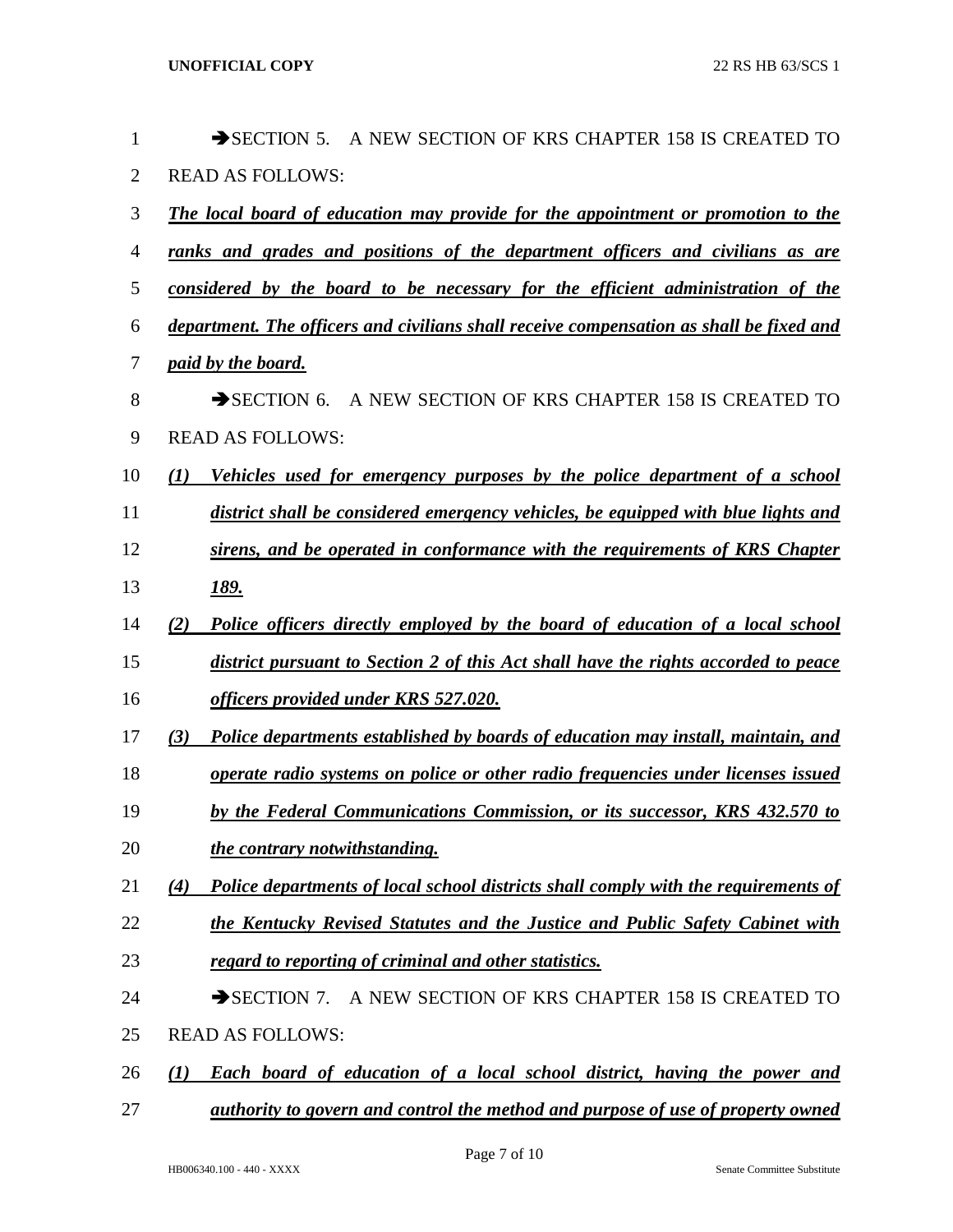| 1              | or occupied by its respective local school district, including travel over that            |
|----------------|--------------------------------------------------------------------------------------------|
| $\overline{2}$ | property, is hereby confirmed in its authority to regulate the traffic and parking         |
| 3              | of motor vehicles, bicycles, or other vehicles as well as the traffic of pedestrians       |
| 4              | <u>on, over, and across the streets, roads, paths, and grounds of real property owned,</u> |
| 5              | used, or occupied by the local school district. The regulations applicable to traffic      |
| 6              | and parking may include but are not limited to the following provisions:                   |
| 7              | Provisions governing the registration, speed, operation, parking and times,<br>(a)         |
| 8              | places, and manner of use of motor vehicles, bicycles, and other vehicles;                 |
| 9              | <b>Provisions prescribing penalties for the violation of those regulations,</b><br>(b)     |
| 10             | which penalties may include the imposition of reasonable charges, the                      |
| 11             | <u>removing and impounding, at the expense of the violator, of vehicles which</u>          |
| 12             | are operated or parked in violation of the regulations, and the denial of                  |
| 13             | permission to operate vehicles on the property of the local school district;               |
| 14             | and                                                                                        |
| 15             | <b>Provisions establishing reasonable charges and fees for the registration of</b><br>(c)  |
| 16             | <u>vehicles and for the use of parking spaces or facilities owned or occupied by</u>       |
| 17             | the local school district. Provided, however, that nothing in this section                 |
| 18             | shall be deemed to limit or restrict the powers of any other governmental                  |
| 19             | <i>authority having jurisdiction over public streets, roads, alleys, or ways.</i>          |
| 20             | Motor vehicle moving violations of regulations issued under this section shall be<br>(2)   |
| 21             | deemed violations of the appropriate equivalent sections of the motor vehicle laws         |
| 22             | of the Commonwealth and may be prosecuted in the courts having territorial                 |
| 23             | <i>jurisdiction over the physical location of the offense.</i>                             |
| 24             | A NEW SECTION OF KRS CHAPTER 158 IS CREATED TO<br>$\rightarrow$ SECTION 8.                 |
| 25             | <b>READ AS FOLLOWS:</b>                                                                    |
| 26             | No person shall falsely represent himself or herself to be a police officer, agent, or     |
| 27             | employee of a police department of a local school district and in that assumed             |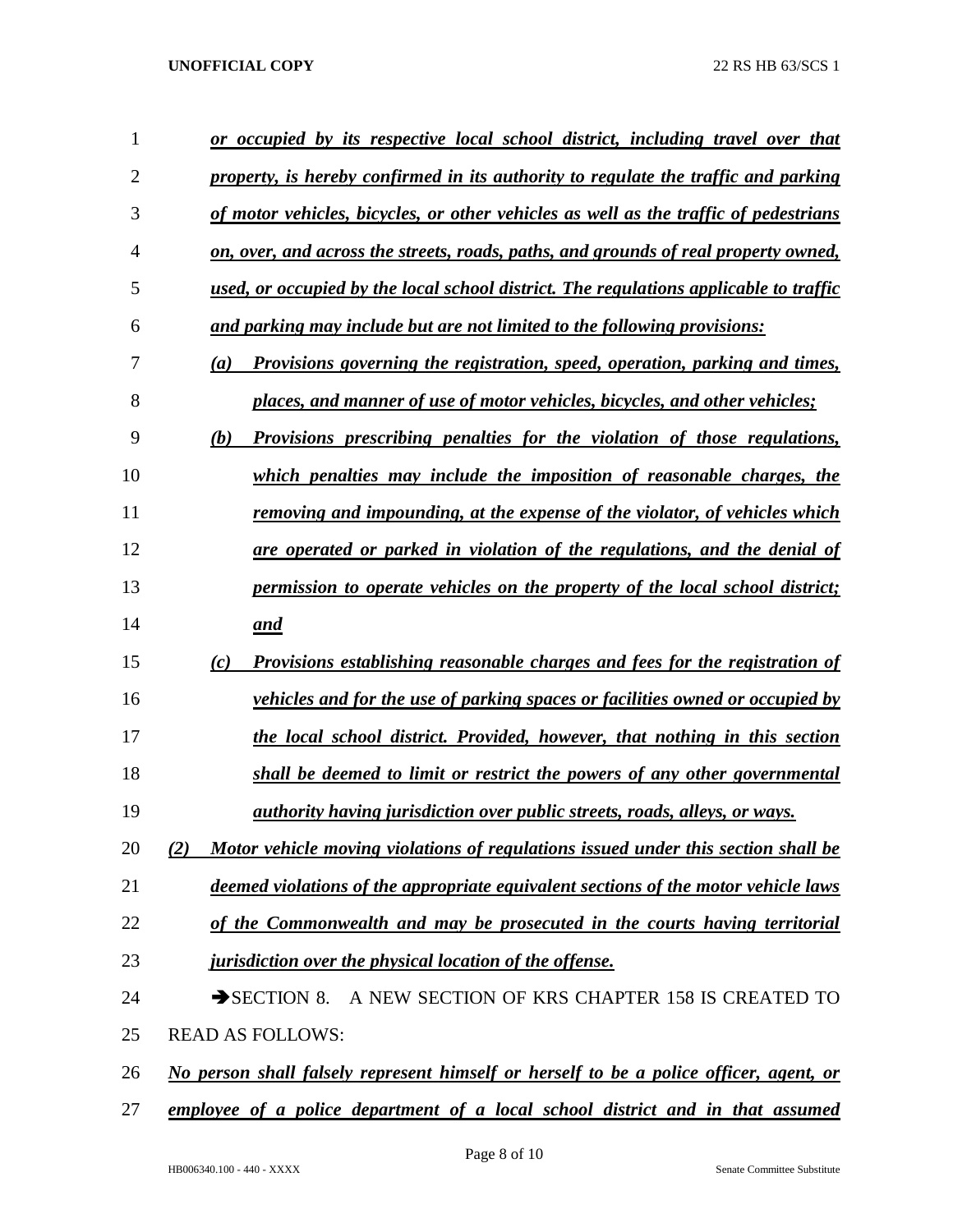| $\mathbf{1}$   |                                                                                            | character arrest or detain, search, or question, in any manner the person or property of |  |  |
|----------------|--------------------------------------------------------------------------------------------|------------------------------------------------------------------------------------------|--|--|
| $\overline{2}$ | any person, nor shall any person without the authority of the board of education of the    |                                                                                          |  |  |
| 3              | local school district wear the official uniform, insignia, badge, or identification of the |                                                                                          |  |  |
| $\overline{4}$ | department.                                                                                |                                                                                          |  |  |
| 5              | Section 9. KRS 158.441 is amended to read as follows:                                      |                                                                                          |  |  |
| 6              | As used in this chapter, unless the context requires otherwise:                            |                                                                                          |  |  |
| 7              | (1)                                                                                        | "Intervention services" means any preventive, developmental, corrective, supportive      |  |  |
| 8              |                                                                                            | services or treatment provided to a student who is at risk of school failure, is at risk |  |  |
| 9              |                                                                                            | of participation in violent behavior or juvenile crime, or has been expelled from the    |  |  |
| 10             |                                                                                            | school district. Services may include, but are not limited to, screening to identify     |  |  |
| 11             | students at risk for emotional disabilities and antisocial behavior; direct instruction    |                                                                                          |  |  |
| 12             |                                                                                            | in academic, social, problem solving, and conflict resolution skills; alternative        |  |  |
| 13             |                                                                                            | educational programs; psychological services; identification and assessment of           |  |  |
| 14             |                                                                                            | abilities; counseling services; medical services; day treatment; family services;        |  |  |
| 15             |                                                                                            | work and community service programs;                                                     |  |  |
| 16             | (2)                                                                                        | "Kentucky State Police school resource officer" or "KSPSRO" means a Kentucky             |  |  |
| 17             |                                                                                            | State Police officer, CVE R Class, or Trooper R Class, as defined in KRS 16.010,         |  |  |
| 18             |                                                                                            | who is employed by a school district as a school resource officer, as defined in this    |  |  |
| 19             |                                                                                            | section, through a contract as secondary employment for the officer;                     |  |  |
| 20             | (3)                                                                                        | "School activities" means official school functions held on school property,             |  |  |
| 21             |                                                                                            | including student attendance days as defined in KRS 158.070, athletic events, and        |  |  |
| 22             |                                                                                            | graduation;                                                                              |  |  |

- (4) "School property" means any public school building, public school vehicle, public school campus, grounds, recreational area, or athletic field in the charge of the school district;
- (5) "School resource officer" or "SRO" means an officer whose primary job function is to work with youth at a school site as described in KRS 158.4414, who has